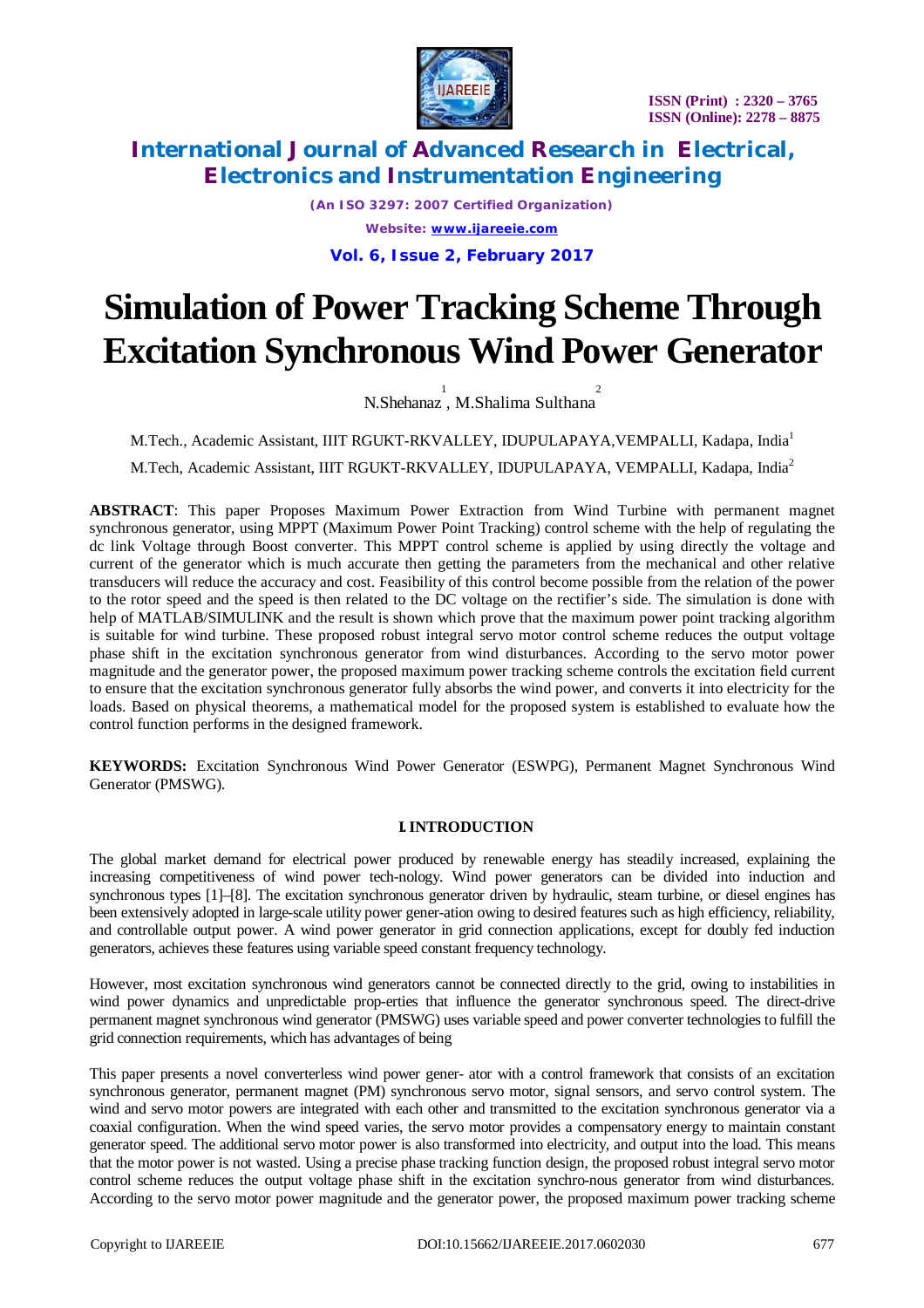

*(An ISO 3297: 2007 Certified Organization)*

*Website: [www.ijareeie.com](http://www.ijareeie.com)*

### **Vol. 6, Issue 2, February 2017**

controls the excitation field current to ensure that the excitation synchronous generator fully -absorbs the wind power, and converts it into electricity for the loads. Based on physical theorems, a mathematical model for the proposed system is established to evaluate how the control function performs in the designed framework.

The wind and servo motor powers are integrated with each other and transmitted to the excitation synchronous generator via a coaxial configuration. When the wind speed varies, the servo motor provides a compensatory energy to maintain constant generator speed. The additional servo motor power is also transformed into electricity, and output into the load. This means that the motor power is not wasted. Using a precise phase tracking function design, the proposed robust integral servo motor control scheme reduces the output voltage phase shift in the excitation synchronous generator from wind disturbances. According to the servo motor power magnitude and the generator power, the proposed maximum power tracking scheme controls the excitation field current to ensure that the excitation synchronous generator fully absorbs the wind power, and converts it into electricity for the loads. Based on physical theorems, a mathematical model for the proposed system is established to evaluate how the control function performs in the designed framework. The detailed structure and experimental results will be discussed in the following sections..

Wind is abundant almost in any part of the world. Its existence in nature caused by uneven heating on the surface of the earth as well as the earth's rotation means that the wind resources will always be available. The conventional ways of generating electricity using non renewable resources such as coal, natural gas, oil and so on, have great impacts on the environment as it contributes vast quantities of carbon dioxide to the earth's atmosphere which in turn will cause the temperature of the earth's surface to increase, known as the green house effect. Hence, with the advances in science and technology, ways of generating electricity using renewable energy resources such as the wind are developed. Nowadays, the cost of wind power that is connected to the grid is as cheap as the cost of generating electricity using coal and oil. Thus, the increasing popularity of green electricity means the demand of electricity produced by using non renewable energy is also increased accordingly.



**Fig 1: Formation of wind due to differential heating of land and sea**

There are some distinctive energy end use features of wind power systems

i. Most wind power sites are in remote rural, island or marine areas. Energy requirements in such places are distinctive and do not require the high electrical power.

ii. A power system with mixed quality supplies can be a good match with total energy end use i.e. the supply of cheap variable voltage power for heating and expensive fixed voltage electricity for lights and motors.

iii. Rural grid systems are likely to be weak (low voltage 33 KV). Interfacing a Wind Energy Conversion System (WECS) in weak grids is difficult and detrimental to the workers' safety.

iv. There are always periods without wind. Thus, WECS must be linked energy storage or parallel generating system if supplies are to be maintained.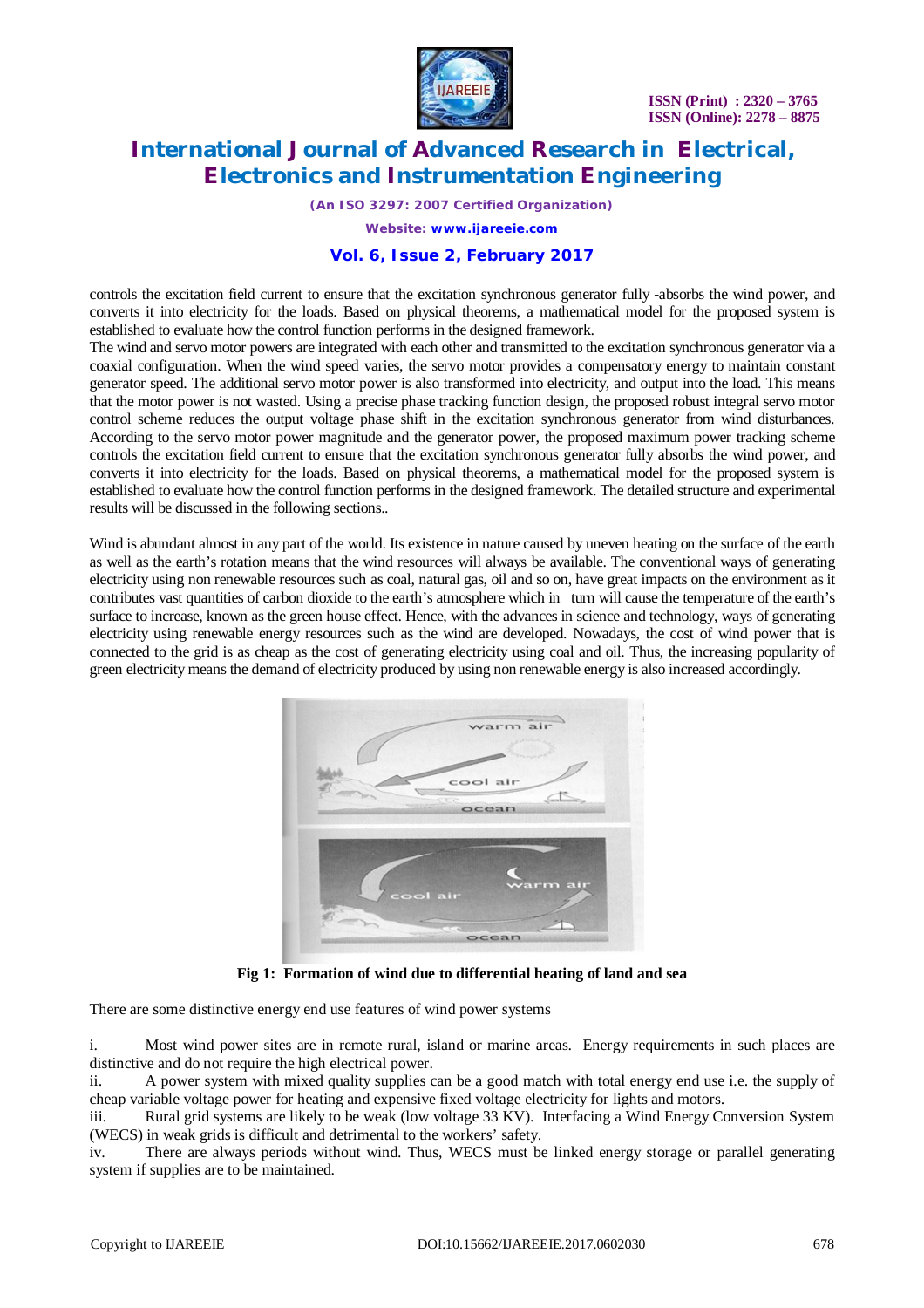

*(An ISO 3297: 2007 Certified Organization)*

*Website: [www.ijareeie.com](http://www.ijareeie.com)*

#### **Vol. 6, Issue 2, February 2017**

#### **II. LITERATURE SURVEY**

T. Shanthi and A.S. Vanmukhil [8] have proposed the fuzzy logic controller to extract maximum power from the hybrid renewable energy system model. The proposed system includes both the photovoltaic (PV) and wind energy conversion system (WECS). Fuzzy logic controller was used to adjust the duty cycle of the switch converter to extract the maximum power from the PV array. The Voltage Source Inverter (VSI) was employed to control the voltage from the dc link and the output voltage of VSI was regulated by PI controller. Huynh Quang Minh et.al [10] has proposed the control scheme of a wind energy conversion system using fuzzy logic. They have proposed two fuzzy controllers in the wind energy conversion system. The first fuzzy controller was used to track the maximum power from the wind turbine. The output of the fuzzy controller was given to the dc-dc converter to adjust the duty cycle. When adjusting the duty cycle, the rotor speed of PMSG was controlled to get the maximum power. The second one was used to maintain both the production and the storage of energy in respecting load demand for better performance of the system. Wei Qiao et.al [11] have proposed the sensor less maximum wind power tracking controller based on the wind speed estimation. A Control algorithm was presented to control the wind turbine equipped with doubly fed induction generator (DFIG). The wind speed was estimated from the measured generator output power and the dynamics of the wind generator based on nonlinear mapping which was provided by a Gaussian radial basis function network (GRBFN). The estimated wind speed was used to find the optimal DFIG rotor speed for extraction of maximum wind power. The speed controller of DFIG was designed to damp low-frequency torsion oscillations. M. Sarvi, Sh. and Abdi, S. Ahmadi [12] have proposed the maximum power point tracking control scheme based on particle swarm optimization \_ fuzzy logic for wind turbine PMSG system. The maximum wind power was captured by adjusting the rotor speed of the PMSG. The rotor speed varies according to the wind speed and the wind turbine generator was operated by adjusting the duty cycle of the boost converter and increases the efficiency of wind energy conversion system. Jogendra Singh Thongam and Mohand Ouhrouche [13] have proposed MPPT controllers to extract maximum power from the wind using various types of generators such as Permanent Magnet Synchronous Generator (PMSG), Squirrel Cage Induction Generator (SCIG) and Doubly Fed Induction Generator (DFIG). They have used three main control methods to track the maximum power namely tip speed ratio (TSR) control, Power signal feedback (PSF) control and hill-climb search control (HCS). E. Koutroulis and K. Kalaitzakis [14] have proposed the Maximum power tracking system for wind energy conversion applications. The output voltage and current of the wind generator was determined to monitor the output power of wind generator. Based on the result of comparison between successive wind power values, the dc-dc boost converter was adjusted directly. Y. Izumi et.al [15] has proposed a control method for tracking maximum power in a wind energy conversion system using online parameter identification. The wind turbine was connected with PMSG and transmits the power into AC grid through the converter. The generator side converter controls the torque of PMSG and the grid side inverter controls the voltage in the dc link and the grid for steady operation. The online parameter identification was used to determine the optimum torque of the PMSG and it varies due to wind turbulence, parameter error and other unexpected conditions. The parameter identification was achieved by the use of weighted least square method and it was appropriate for practical systems

#### **III. RELATED WORK**

For simplicity, assume that all energy transmission elements behave ideally, allowing us to ignore the mechanical power losses of the wind turbine, the servo motor, and the excitation synchronous generator. Fig. 1 shows the power flows of the proposed system, where Tw ,Tm , and Tg denote the torques and Ww, Wm , and Wg are the wind turbine, servo motor, and excitation synchronous generator speeds, respectively. The total excitation synchronous generator input power is the product of and .The power flow equation can thus be defined as

$$
T_g \cdot \omega_g = T_w \cdot \omega_w + T_m \cdot \omega_{m} \quad (1)
$$

Fig.2. Power flow block diagram.

#### **Control Principles of Proposed Wind Power Generator System**

The control system design concepts maintain power flow balance between the input and the output and, simultaneously, force the generator frequency to synchronize with the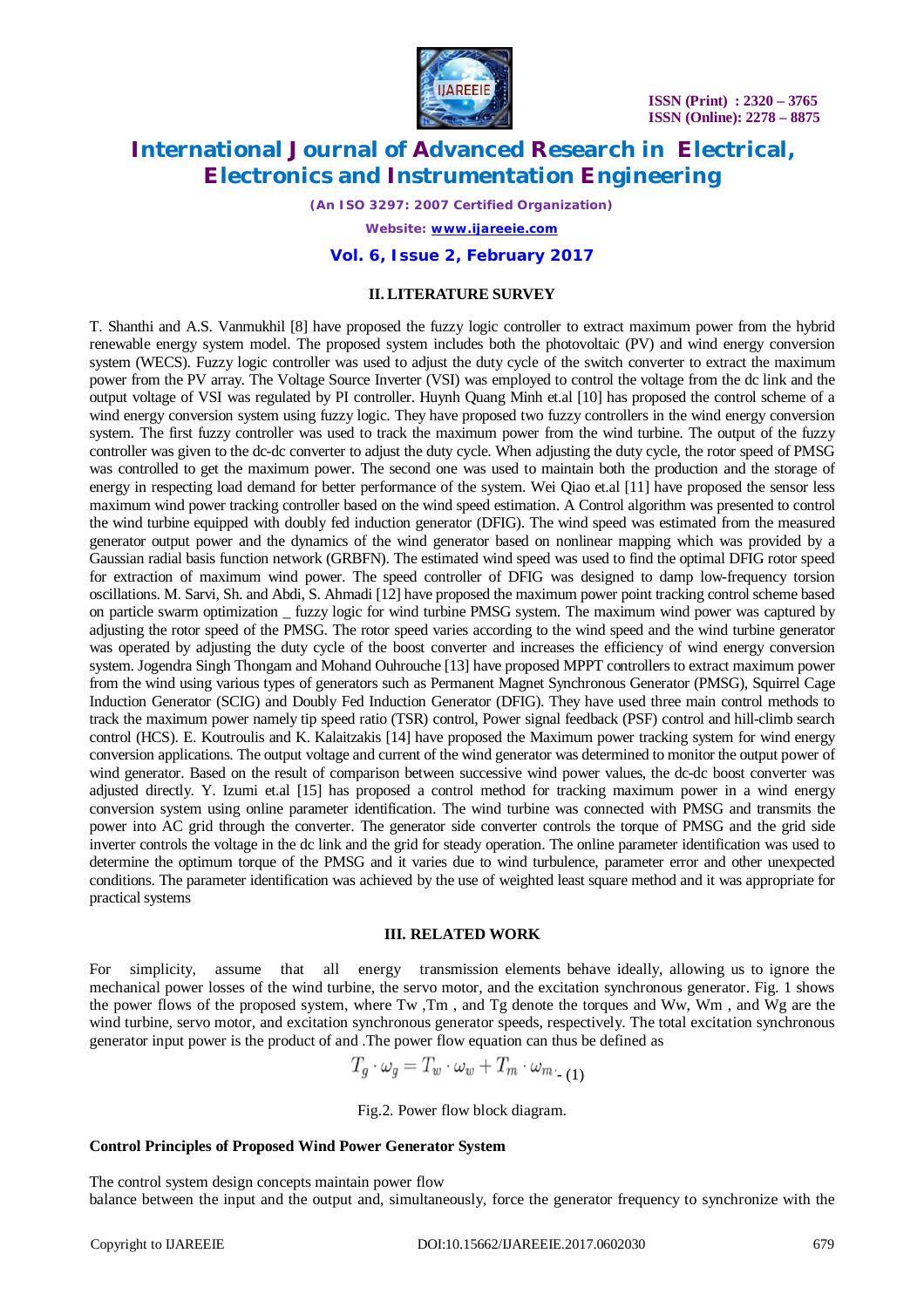

*(An ISO 3297: 2007 Certified Organization)*

*Website: [www.ijareeie.com](http://www.ijareeie.com)*

### **Vol. 6, Issue 2, February 2017**

utility grid. When the system complies with these conditions, the generator output can be connected to the utility grid network, subsequently reaching the high efficiency and maximum power tracking objectives. The control signals, including the generator voltage, current, grid phase, motor encoder, and output power, are sensed and transferred to the microprocessor control unit (MCU). The servo motor controller plays an important role in output power and grid voltage phase tracking. A situation in which the controller detects a power increase from the servo motor implies decreasing wind speeds. At this moment, the system regulates the exciter current to reduce the excitation generator output power. Reaction subsequently occurs in which the servo motor power returns to a balanced level. During the energy balance periods, the servo motor consumes only a slight amount of



Fig. 4. Proposed wind power system framework.



Fig. 5 schematically depicts the servo motor and maximum power tracking control (MPTC) loops which are designed to stabilize the speed, frequency, and output power of the excitation synchronous generator under wind disturbances. The wind turbine provides mechanical torque to rotate the generator shaft via the speed-increasing gear box. As the generator shaft speeds reach the rated speed, the generator magneticfield is excited. The MPTC then controls the output voltage reaching grid voltage. Moreover, the generator output waveform is designed in phase with the grid using the servo motor control track grid sine waveform. Owing to the difficulty in precisely estimating the wind speed, the proposed MPTC scheme measures the motor output power as the reference signals to determine the generator output power. The excitation synchronous generator output frequency, voltage-phase, and output power are fed back into the control scheme. The phase/frequency synchronization strategy in Fig. 4 compares the grid voltage-phase and frequency with the generator's feedback signals, and produces the position command  $\theta$  cmd with pulse-type signals to the servo motor driver.

#### **IV. PROPOSED WORK**

Wind power technology dates back many centuries. There are historical claims that wind machines which harness the power of the wind date back beyond the time of the ancient Egyptians. Hero of Alexandria used a simple windmill to power an organ whilst the Babylonian emperor, Hammurabi, used windmills for an ambitious irrigation project as early as the 17th century BC. The Persians built windmills in the 7th century AD for milling and irrigation and rustic mills similar to these early vertical axis designs can still be found in the region today. In Europe the first windmills were seen much later, probably having been introduced by the English on their return from the crusades in the middle east or possibly transferred to Southern Europe by the Muslims after their conquest of the Iberian Peninsula. It was in Europe that much of the subsequent technical development took place. By the late part of the 13th century the typical ‗European windmill' had been developed and this became the norm until further developments were introduced during the 18th century. At the end of the 19th century there were more than 30,000 windmills in Europe, used primarily for the milling of grain and water pumping.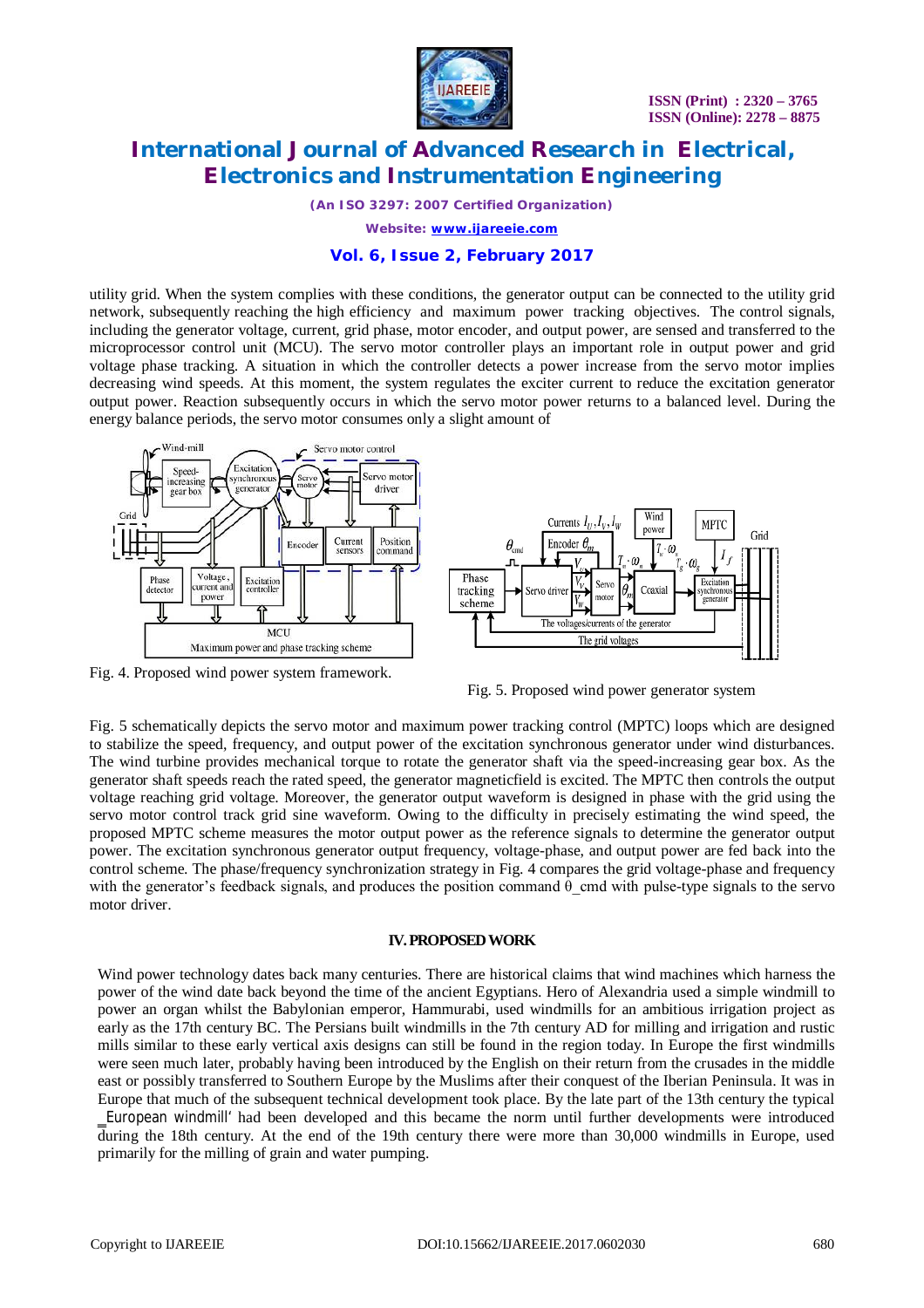

*(An ISO 3297: 2007 Certified Organization)*

*Website: [www.ijareeie.com](http://www.ijareeie.com)*

### **Vol. 6, Issue 2, February 2017**



#### V. **METHODOLOGY**

The blades on a wind turbine are similar to the propeller blades on an airplane. The rotor blades generate lift from the passing wind, causing them to rotate the hub of the turbine. The rotating action of the hub then turns a generator, which creates electricity. A gearbox is generally necessary to optimize the power output from the machine. That power is then either fed into the electric grid or stored in batteries for use on-site. While wind speed is important, so is the size of the rotor. On a turbine, the power available to the blades is proportional to the square of the diameter of the rotor. In other words, simply by making the turbine blades twice as long and beefing up the generator, you increase the power producing capability of the turbine by a factor of four. Modern wind turbines come in two varieties: horizontal axis and vertical axis. Horizontal axis turbines have blades that spin on an axis that is parallel to the ground. These systems often look like the propeller on an airplane. Vertical axis systems have blades that spin on a vertical axis giving them an appearance somewhat like giant egg beaters. Although large utilities are getting the most attention for their move into wind power, rural residents in all 50 states and dozens of foreign countries have quietly been installing small-scale wind generation systems. These systems can be obtained for as little as \$1,000 and are perfect compliments to photovoltaic systems. Several vendors sell readymade towers and turbines that are easily installed.

The wind systems that exist over the earth's surface are a result of variations in air pressure. These are in turn due to the variations in solar heating. Warm air rises and cooler air rushes in to take its place. Wind is merely the movement of air from one place to another as shown in Fig.9. There are global wind patterns related to large scale solar heating of different regions of the earth's surface and seasonal variations in solar incidence. There are also localized wind patterns due the effects of temperature differences between land and seas, or mountains and valleys. Wind speed generally increases with height above ground. This is because the roughness of ground features such as vegetation and houses cause the wind to be slowed. Wind speed data can be obtained from wind maps or from the meteorology office. Unfortunately the general availability and reliability of wind speed data is extremely poor in many regions of the world. However, significant areas of the world have meant annual wind speeds of above 4-5 m/s (meters per second) which makes small-scale wind powered electricity generation an attractive option. It is important to obtain accurate wind speed data for the site in mind before any decision can be made as to its suitability. Methods for assessing the mean wind speed are found in the relevant texts (see the \_References and resources' section at the end of this fact sheet).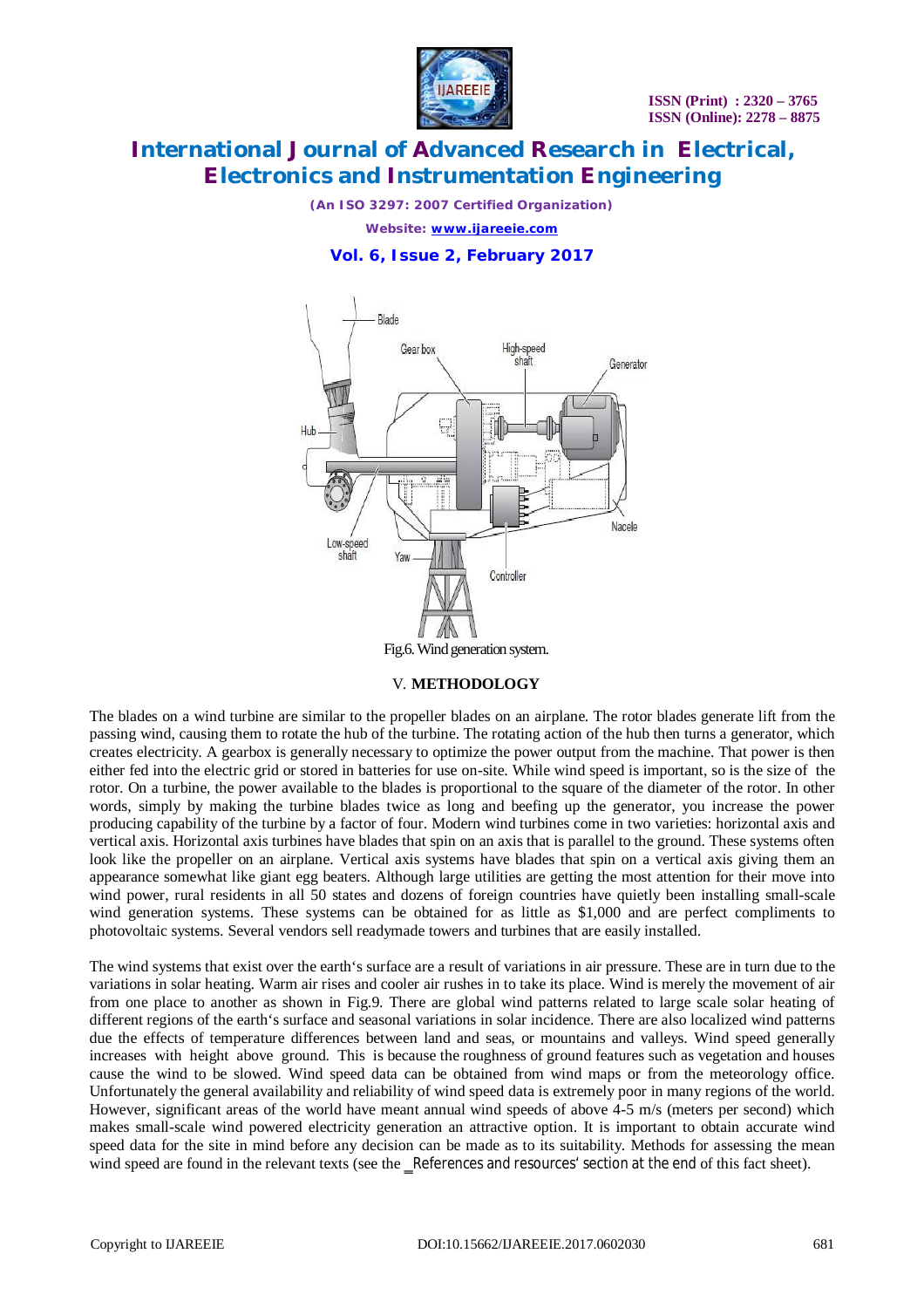

*(An ISO 3297: 2007 Certified Organization)*

*Website: [www.ijareeie.com](http://www.ijareeie.com)*

**Vol. 6, Issue 2, February 2017**



Fig. 7. PM synchronous motor block diagram.



Fig. 8. Servo motor position control loops.

where  $P$  denotes the number of motor poles, and  $I_U$ ,  $I_V$ , and  $I_W$ are the applied stator currents. The mechanical torque  $T_m$  can be expressed as

$$
T_m + (T_w - T_g) = J_s \left(\frac{2}{P}\right) \frac{d\omega_r}{dt} + B \left(\frac{2}{P}\right) \omega_r
$$
  
\n
$$
\theta_r = \int \omega_r dt
$$
  
\n
$$
\theta_m = \frac{2}{P} \theta_r.
$$
\n(3)

According to Fig. 8, the position control structure includes the RISC and servo motor transfer function. The conventional motor current feedback controller can avoid instantaneous current stress to the servo driver. This technology has been applied to the servo motor control to improve the control performance. The RISC outer loop is designed to achieve a fast and accurate servo tracking response under load disturbances and plant parameter variations.

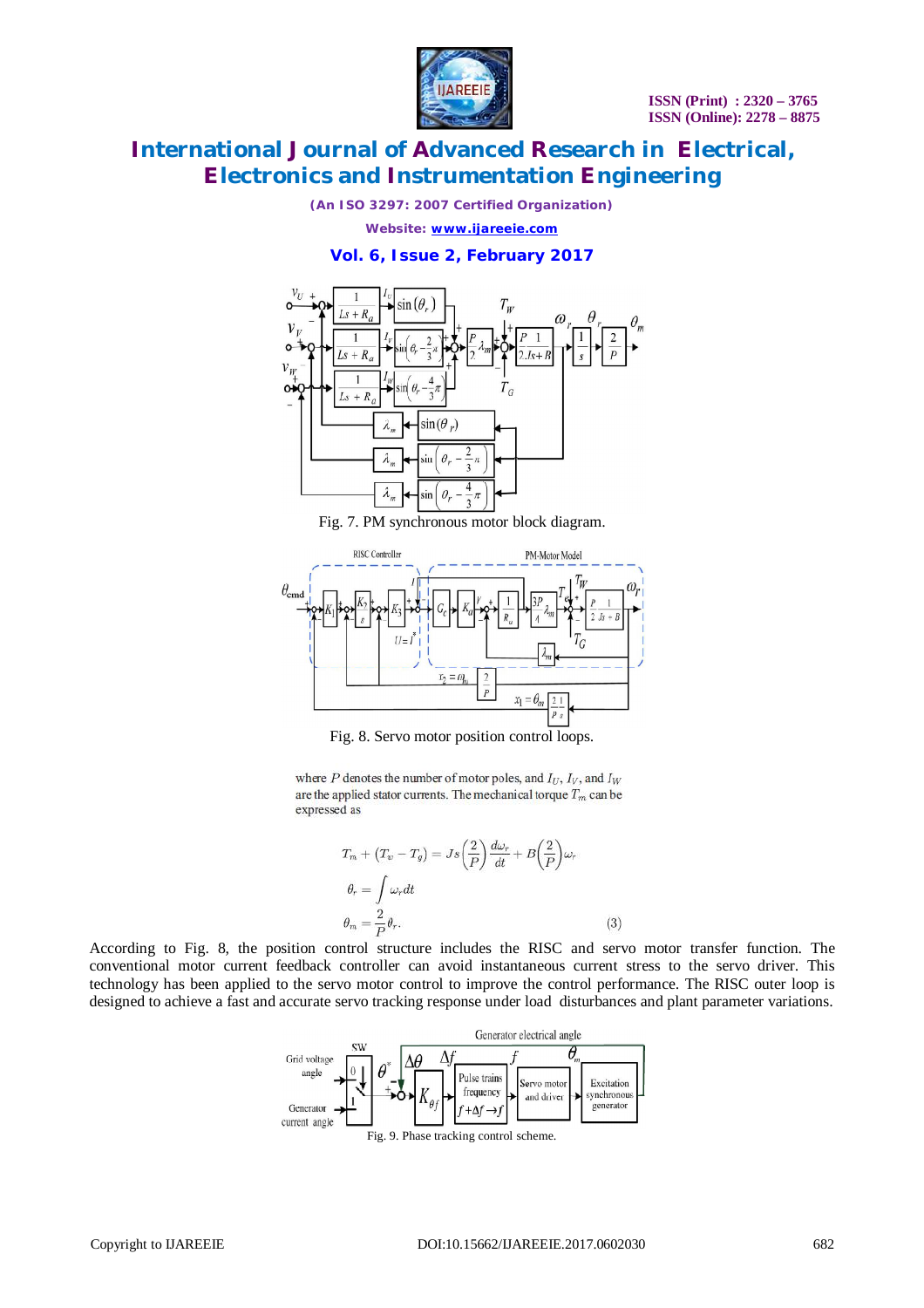

*(An ISO 3297: 2007 Certified Organization)*

*Website: [www.ijareeie.com](http://www.ijareeie.com)*

### **Vol. 6, Issue 2, February 2017**

where  $x_1$  is  $\theta_r$  and  $x_2$  is  $\omega_r$ 

$$
\begin{cases}\na_1 = 0 \\
a_2 = \frac{B}{J} + \frac{\frac{2F}{J_{\text{tot}}}}{J R_{\text{e}} + J G_{\text{e}} K_{\text{e}}}\n\end{cases}
$$
\n
$$
b = \frac{\frac{2F}{J} G_{\text{e}} K_{\text{e}} \lambda_{\text{m}}}{J R_{\text{e}} + J G_{\text{e}} K_{\text{e}}}\n\tag{5}
$$
\n
$$
T_L = \frac{1}{J} (T_w - T_q).
$$

RISC is a typical state feedback control scheme that combines an integral controller and the plant series state feedback information. The RISC function is expressed as (6) and (7), where  $a_i$ ,  $i = 1$ , 2 and b are the plant state variables and  $G_c$  is the current compensator for the current feedback loops. The pulsewidth modulation (PWM) circuit mode can be simplified as a constant gain  $K_a = V_{\text{DC}}/2E_d$ , where  $V_{\text{DC}}$  denotes the supply voltage;  $E_d$ is the triangular waveform peak value;  $T_L$  refers to the total disturbance which is defined in  $(5)$ , and U is the system control function. For a third RISC system, the control function  $U$  can be expressed as follows:

$$
U(s) = K_1 K_2 K_3 \frac{\theta_{\text{cmd}}(s) - x_1(s)}{s} - K_2 K_3 x_1 - K_3 x_2. \tag{6}
$$

Transfer function of the system is

$$
\frac{x_1(s)}{\theta_{\rm cmd}(s)} = \frac{K_1K_2K_3b}{s^3 + (a_2 + K_3b)s^2 + (a_1 + K_2K_3b)s + K_1K_2K_3b}.
$$
\n(7)

By designing the system characteristic function to lie on the stable plane, one can obtain

$$
(s + \lambda_1)(s + \lambda_2)(s + \lambda_3) = 0 \tag{8}
$$

where  $\lambda_1$ ,  $\lambda_2$ , and  $\lambda_3$  are the system selected close-loop poles. The characteristic function of  $(7)$  can then be rewritten as

$$
s^3 + (\lambda_1 + \lambda_2 + \lambda_3)s^2 + (\lambda_1\lambda_2 + \lambda_1\lambda_3 + \lambda_2\lambda_3)s + \lambda_1\lambda_2\lambda_3 = 0.
$$
\n(9)

The system control gain  $K_1, K_2$ , and  $K_3$  can be determined by (9) and the pole-zero placement method

$$
\begin{cases} K_3 = \frac{(\lambda_1 + \lambda_2 + \lambda_3) - a_2}{b} \\ K_2 = \frac{(\lambda_1 \lambda_2 + \lambda_2 \lambda_3 + \lambda_2 \lambda_3) - a_1}{K_3b} \\ K_1 = \frac{\lambda_1 \lambda_2 \lambda_3}{K_2 K_3 b} . \end{cases} \tag{10}
$$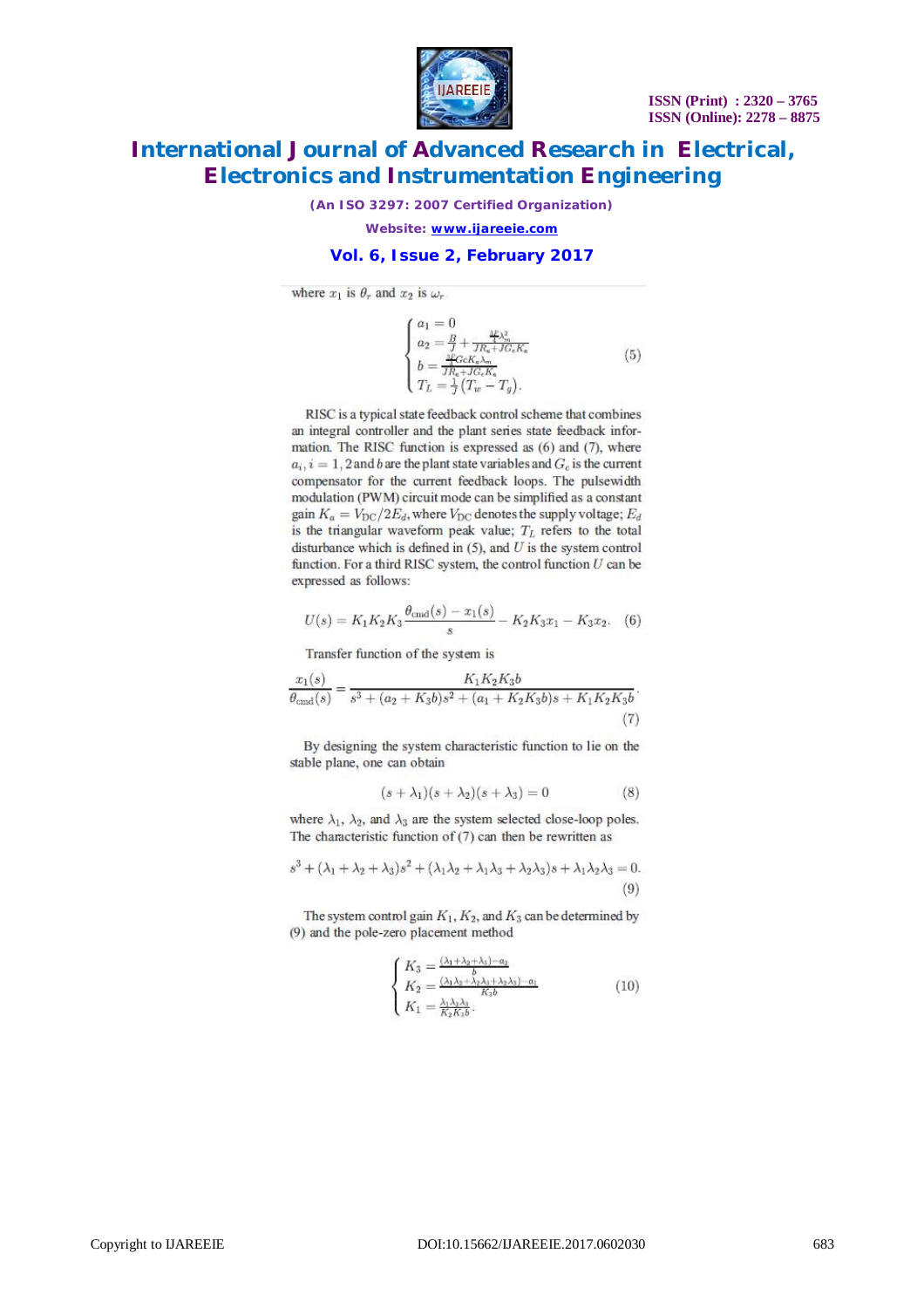

*(An ISO 3297: 2007 Certified Organization)*

*Website: [www.ijareeie.com](http://www.ijareeie.com)*

**Vol. 6, Issue 2, February 2017**



#### **VI. RESULTS**

This paper also demonstrates the feasibility of the proposed control system, using an experiment involving a 3-kW synchronous excitation wind power generator (ESWPG). A photograph of the prototype system with utility grid connection is shown in Fig. 12. The proposed system is implemented on a platform consisting of an MCU Texas Instruments TM320F28M35 Experimenter Kit and Code Composer Studio (CCS). There are two motors in the experimental system. Motor 1 employs torque control to simulate natural wind power and motor 2 is the servo motor used to complete the phase-locked function. Current transducers LEM-CKSR measure the generator and motor currents, and low-frequency transformers sense the generator and grid voltages. A motor encoder is installed for calculating the generator electrical angle and the shaft speed. A firmware program was written to complete the maximum power tracking control and motor phase-locking. Notably, the grid voltage is three phases of phase to phase. Before the system is connected to the grid, a set of three-phase fixed resistance with wye connection is applied as the resistance loading for the generator. Fig. 13 shows the transition responses of the experimental system connected to the grid. Ensuring the phase tracking is essential before connecting to the grid. Before grid connection, a preset wind torque accelerates the generator shaft speed up to approximate 1800 rpm, and the phase tracking control ( ) is then started to regulate the generator output voltage waveform inphase with the grid voltage. In this case, three resistances with wye connection as the isolated load were connected to the generator. The calculated generator power factor is nearly 0.97. After grid connection, to improve the generator power factor, the phase tracking control is started to regulate the generator phase voltage waveform in phase with generator phase current ( ). The measured generator power factor is approximately 0.94 under grid-connection condition. The measured output power is 2000 W. The proposed MPTC control system is characterized by the controller change generator output power to follow the wind power fluctuation, simultaneously, maintaining output voltage waveform in phase with the grid. Consequently, the generator fully absorb s the wind power and grid connect ion requirement can be ensured. To observe the system feasibility, the transient responses for wind power, generator power, motor power, and generator shaft speed were measured as shown in Fig. 14(a) and (b). The system is assumed to have a stable point at a wind power of 2500 W in the time period beginning in Fig. 14(a) and (b). However , the measured generator power output is only 2000 W. The generator output power is 500 W less than the wind power, which is mainly due to the power consumptions of mechanical friction and moment of inert ia at running speed of 1800 rpm, and the partial power loss comes from energy conversion efficiency of the generator. According to Fig. 14(a) and (b), regard less of whether the wind is step or sine wave change cases, the proposed MPTC scheme converts the wind energy into electricity. A slight amount of power in the servo motor can maintain the generator shaft speed constantly and achieve excellent power quality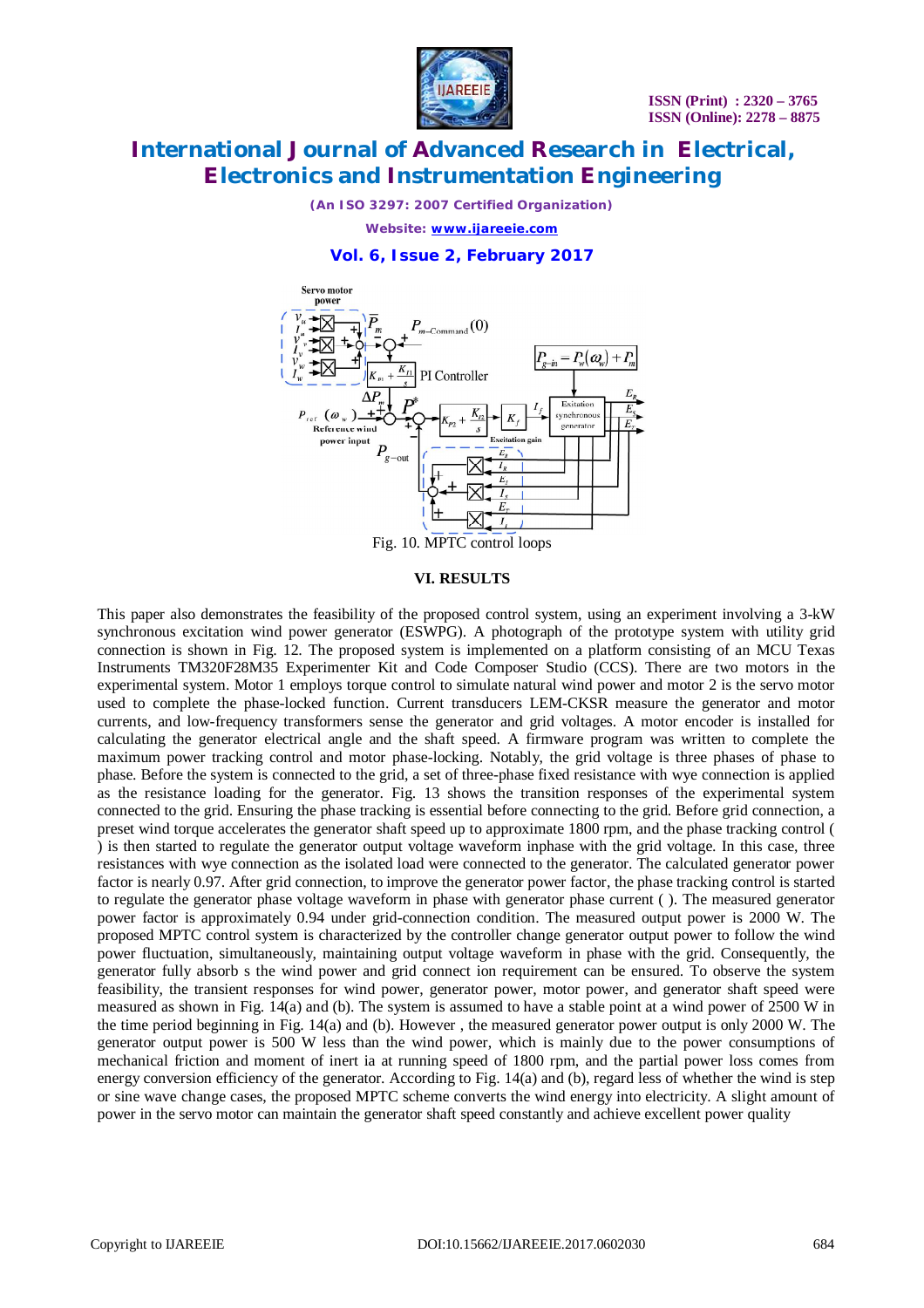

*(An ISO 3297: 2007 Certified Organization)*

*Website: [www.ijareeie.com](http://www.ijareeie.com)*

### **Vol. 6, Issue 2, February 2017**



**Fig. 11. Photograph of experimental setup**



**Fig. 12. Generator output current and voltage versus grid phase voltage**



**Fig. 13. Maximum power tracking experimental results. (a) Wind power step changes. (b) Wind power sine wave changes.**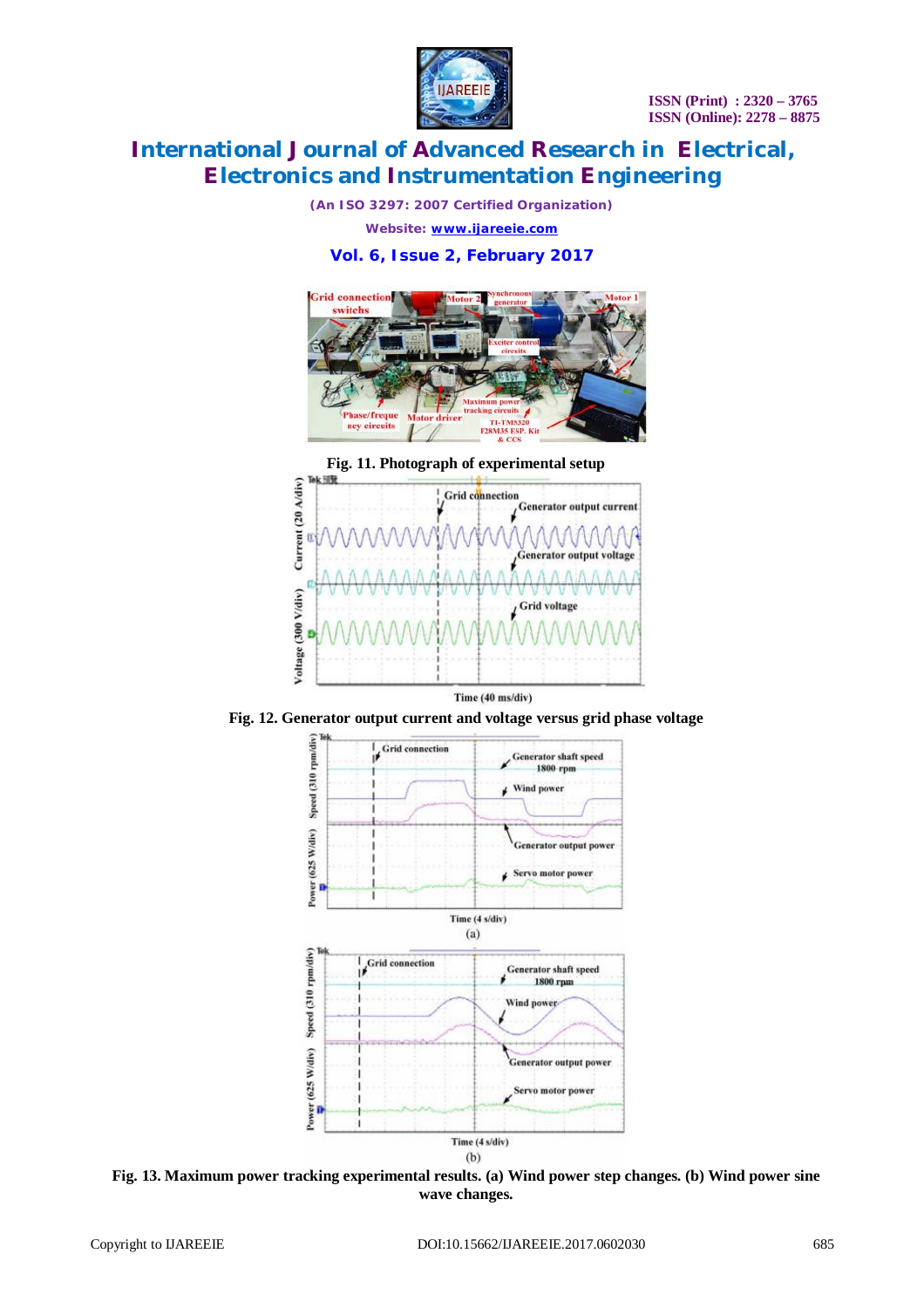

*(An ISO 3297: 2007 Certified Organization)*

*Website: [www.ijareeie.com](http://www.ijareeie.com)*

#### **Vol. 6, Issue 2, February 2017**

#### **VII. CONCLUSION**

This paper presented an excitation synchronous wind power generator with MPTC scheme. In the proposed framework, the servo motor provides controllable power to regulate the rotor speed and voltage phase under wind disturbance. Using a phase tracking control strategy, the proposed system can achieve smaller voltage phase deviations in the excitation synchronous generator. In addition, the maximum output power tracking scheme governs the input and output powers to achieve high performance. The excitation synchronous generator and control function models were designed from the physical perspective to examine the presented functions in the proposed framework. Experimental results demonstrate that the proposed wind power generator system achieves high performance power generation with salient power quality.

#### **REFERENCES**

[1] M. Liserre, R. Cárdenas, M. Molinas, and J. Rodriguez, "Overview of Multi-MW wind turbines and wind parks," IEEE Trans. Ind. Electron., vol. 58, no. 4, pp. 1081–1095, Apr. 2011.

[2] V. Delli Colli, F. Marignetti, and C. Attaianese, "Analytical and multiphysics approach to the optimal design of a 10-MW DFIG for direct-drive wind turbines," IEEE Trans. Ind. Electron., vol. 59, no. 7, pp. 2791–2799, Jul. 2012.

[3] B. Singh and S. Sharma, "Design and implementation of four-leg voltagesource-converter-based VFC for autonomous wind energy conversion system," IEEE Trans. Ind. Electron., vol. 59, no. 12, pp. 4694–4703, Dec. 2012.

[4] A. Di Gerlando, G. Foglia, M. F. Iacchetti, and R. Perini, "Axial flux pm machines with concentrated armature windings: Design analysis and test validation of wind energy generators," IEEE Trans. Ind. Electron., vol. 58, no. 9, pp. 3795–3805, Sep. 2011.

[5] S. Zhang, K.-J. Tseng, D. M. Vilathgamuwa, T. D. Nguyen, and X.-Y. Wang, "Design of a robust grid interface system for PMSG-based wind turbine generators," IEEE Trans. Ind. Electron., vol. 58, no. 1, pp. 316–328, Jan. 2011.

[6] F. Bu, W. Huang, Y. Hu, and K. Shi, "An excitation-capacitor-optimized dual stator-winding induction generator with the static excitation controller for wind power application," IEEE Trans. Energy Convers., vol. 26, no. 1, pp. 122–131, Mar. 2011.

[7] S. Le-peng, T. De-dong, W. Debiao, and L. Hui "Simulation for strategy of maximal wind energy capture of doubly fed induction generators," in Proc. IEEE Int. Conf. Cognit. Informat., Jul. 2010, pp. 869–873.

[8] W. Qi, C. Xiao-hu, F. Wan-min, and J. Yan-chao, "Study of brushless doubly-fed control for VSCF wind power generation system connected to grid," in Proc. Int. Conf. Electr. Utility Deregulation Restruct. Power Technol., Apr. 2008, pp. 2453–2458.

[9] A. Mesemanolis, C. Mademlis, and I. Kioskeridis, "Maximum efficiency of a wind energy conversion system with a PM synchronous generator," in Proc. IEEE Int. Conf. Exhib. Power Gener. Transm. Distrib. Energy Convers., Ayia Napa, Cyprus, Nov. 2010, pp. 1–9.

[10] H. Geng, D. Xu, B. Wu, and G. Yang, "Active damping for PMSG-based WECS with DC-link current estimation," IEEE Trans. Ind. Electron., vol. 58, no. 4, pp. 1110–1119, Apr. 2011.

[11] W.-M. Lin and C.-M. Hong, "A new Elman neural network-based control algorithm for adjustable-pitch variable-speed wind-energy conversion systems," IEEE Trans. Power Electron., vol. 26, no. 2, pp. 473–481, Feb. 2011.

[12] C. Xia, Q. Geng, X. Gu, T. Shi, and Z. Song, "Input–output feedback linearization, and speed control of a surface permanent-magnet synchronous wind generator with the boost-chopper converter," IEEE Trans. Ind. Electron., vol. 59, no. 9, pp. 3489-3500, Sep. 2012.

[13] J. H. Zhao, F. Wen, Z. Y. Dong, Y. Xue, and K. P. Wong, "Optimal dispatch of electric vehicles, and wind power using enhanced particle swarm optimization," IEEE Trans. Ind. Inf., vol. 8, no. 4, pp. 889–899, Nov. 2012.

[14] S. Alepuz, A. Calle, S. Busquets-Monge, S. Kouro, and B. Wu, "Use of stored energy in PMSG rotor inertia for low-voltage ride-through in back-toback npc converter-based wind power systems," IEEE Trans. Ind. Electron., vol. 60, no. 5, pp. 1787–1796, Sep. 2013.

[15] C. Xia, Q. Geng, X. Gu, T. Shi, and Z. Song, "Input–output feedback linearization, and speed control of a surface permanent-magnet synchronous wind generator with the Boost-Chopper converter," IEEE Trans. Ind. Electron., vol. 59, no. 9, pp. 3489–3500, Sep. 2012.

[16] A. G. Abo-Khalil, D.-C. Lee, and S.-H. Lee, "Grid connection of doubly-fed

induction generators in wind energy conversion system," in Proc. IEEE Int. Conf. Power Electron. Motion Control, Aug. 2006, vol. 3, pp. 1–5.

[17] T.-L. Chern et al., "Digital signal processing-based sensor-less permanent magnet synchronous motor driver with quasi-sine pulse-width modulation for air-conditioner rotary compressor," IET Electr. Power Appl., vol. 6, no. 6, pp. 302–309, Sep. 2012.

[18] G. K. Chang, T. L. Chern, and D. M. Tsay, "Globoidal cam indexing servo drive control by IVSMFC with load torque estimator," Trans. Ind. Appl., vol. 38, no. 5, pp. 1326–1333, Sep. 2002.

[19] T. L. Chern, J. Chang, and G. K. Chang, "DSP-based integral variable structure model following control for brushless DC motor drives," Trans. Power Electron., vol. 12, no. 1, pp. 53–63, Jan. 1997.

[20] T. L. Chern and Y. C. Wu, "Design of brushless DC position servo systems using integral variable structure approach," IEE Proc. B, Electr. Power Appl., vol. 140, no. 1, pp. 27–34, Jan. 1993.

[21] Z. Jibin and F. Xinghe, "Study on the structure and flux regulation performance of a novel hybrid excitation synchronous generator," in Proc. IEEE Int. Conf. Electr. Mach. Syst., Oct. 2008, pp. 3549–3553.

[22] F. Xinghe and Z. Jibin, "Design and analysis of a novel hybrid excitation synchronous generator," in Proc. IEEE Int. Conf. Ind. Electron. Appl., Jun. 2008, pp. 2074–2077.